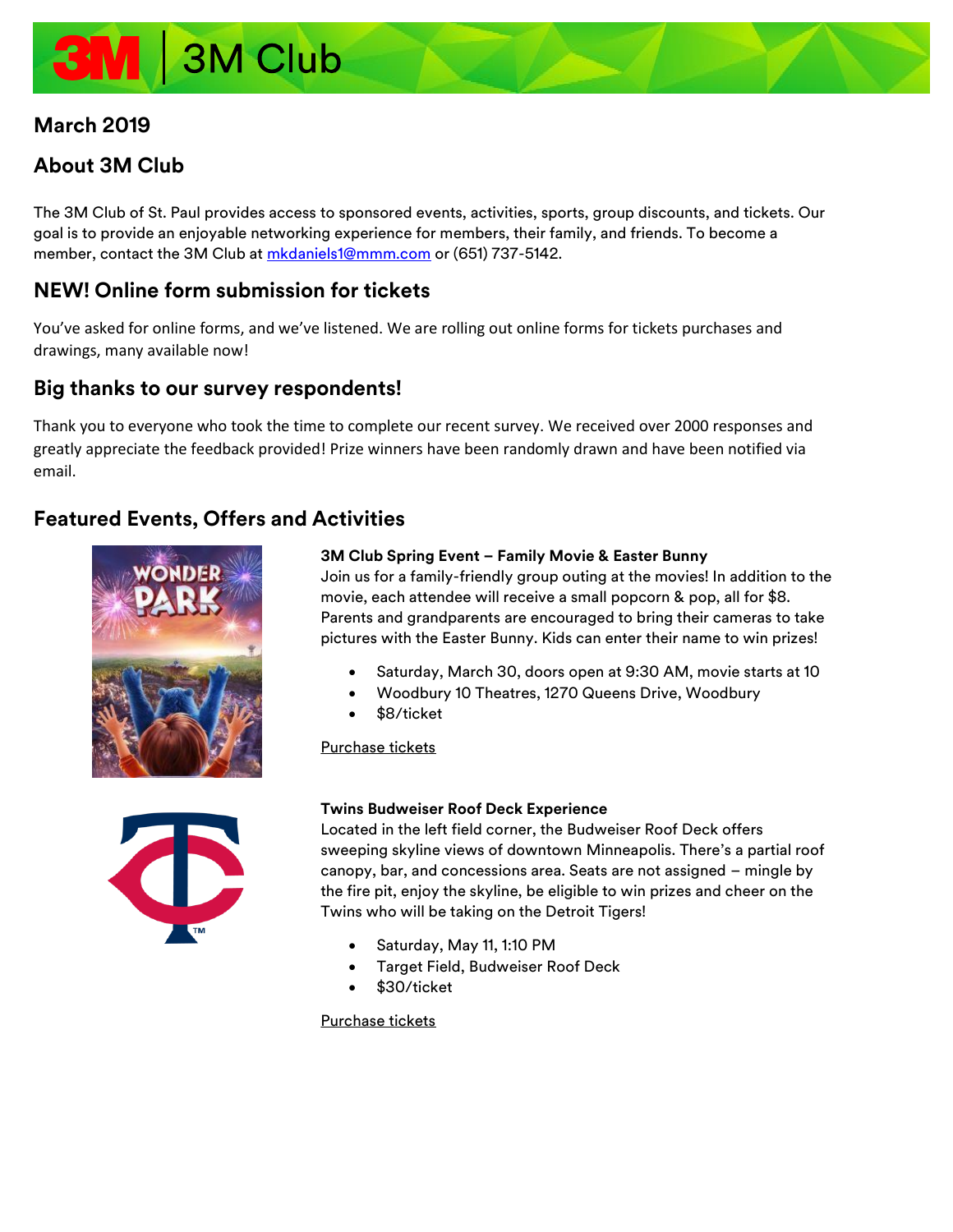# **Ticket Office – Concerts, Broadway Shows, Sporting Events and more!**

# Ticket Drawings

3M Club members may enter a drawing for a chance to purchase tickets for each of the following concerts below.

| Date(s)        | Event                        | <b>Drawing Date</b> | <b>Price Per</b><br>Ticket |
|----------------|------------------------------|---------------------|----------------------------|
| All Home Games | <b>Saints Ticket Drawing</b> | Apr 8               | \$28                       |
| <b>Jun 20</b>  | <b>Hillsong</b>              | Apr 29              | \$28                       |
| <b>Jun 25</b>  | Pentatonix                   | Apr 29              | \$95                       |
| Jul 8          | Ariana Grande                | Mar 25              | \$150                      |
| Aug 3          | <b>Santana</b>               | Mar 25              | \$140                      |
| Aug 5          | John Mayer                   | Apr 29              | \$120                      |
| Aug 10         | Queen                        | <b>Mar 25</b>       | \$180                      |
| Sep 6          | The Who                      | <b>Mar 25</b>       | \$185                      |
| Oct 5          | Chainsmokers                 | Apr 29              | \$105                      |
| Apr 24, 2020   | <b>Marco Antonio Solis</b>   | Apr 29              | \$165                      |

# Ticket Purchase

| 2018-2019<br>Date(s) | Event                               | Location                      |
|----------------------|-------------------------------------|-------------------------------|
| Mar 22 & 23          | Frozen Faceoff                      | Suite #27, Xcel Energy Center |
| Mar 30               | 3M Club Spring Event - Family Movie | Woodbury 10 Theatres          |
| May 3                | Stars on Ice                        | Suite #27, Xcel Energy Center |
| May 11               | <b>MN Twins Bud Deck Game</b>       | Budweiser Deck, Target Field  |
| <b>Jun 19</b>        | <b>MN Twins vs Boston Red Sox</b>   | Section T, Target Field       |
| Aug 1                | Fiddler on the Roof                 | Section MF3, Orpheum Theatre  |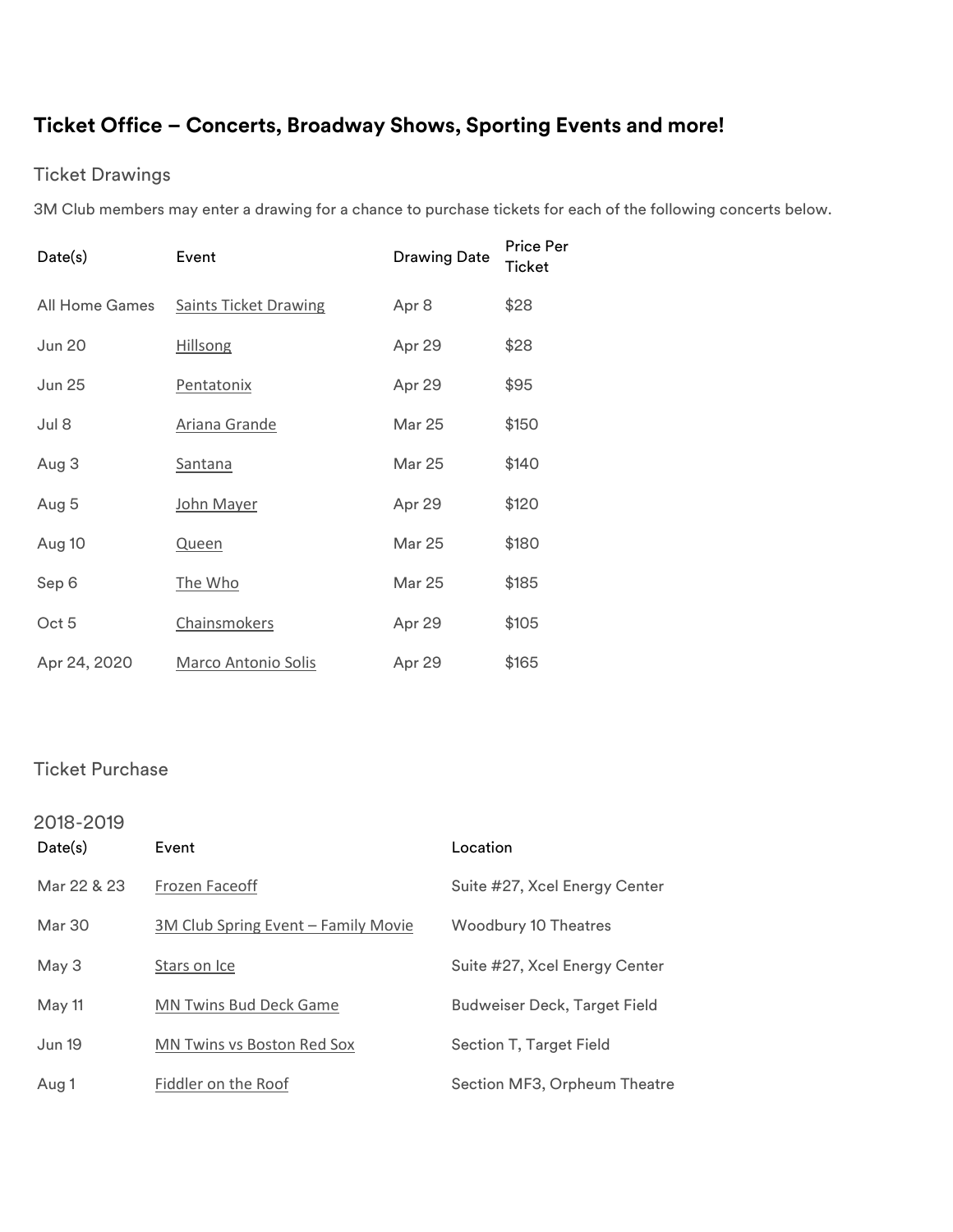# **Ongoing Discounts**

View our new [discounts page](http://3mclub.com/member-only/discounts/) on 3MClub.com!

- [3M Open](http://3mclub.com/files/3915/4628/9798/3M_Open.pdf)
- [Chanhassen Dinner Theatre](http://3mclub.com/files/2414/7198/6276/2016_Chanhassen.pdf)
- [Gopher Hockey](http://3mclub.com/files/9715/4021/4357/Gopher_Hockey.pdf)
- [MERSC](http://3mclub.com/files/8214/6953/6831/MERSC.pdf) MN Employees Recreation & Services Council over 300 additional discounts!
- [Metro Dining Club](http://3mclub.com/files/8915/0600/2705/2017_09_22_Metro_Dining_Club.pdf) Enjoy 2-for-1 dining, with over \$10,000 worth of savings. \$25 per set of 166 dining cards to be used at local restaurants.
- [MN Zoo](http://3mclub.com/files/5015/1845/6239/MN_Zoo.pdf)
- [Nickelodeon Universe](http://3mclub.com/files/9015/2422/7788/Nickelodeon_Universe.pdf) (Mall of America)
- [Park Square Theatre](http://3mclub.com/files/3214/8718/2192/2017_Park_Square_Theatre.pdf)
- [Science Museum of MN](http://3mclub.com/files/2014/7195/9898/2016_Science_Museum.pdf)

# **Sports and Activity Club Listings & News**

To see a full list of sports and activity clubs, visit [3MClub.com.](http://www.3mclub.com/)

# *Amateur Radio Club*

For all 3M employees and retirees interested in "ham" radio. Club meetings are held the 3rd Tuesday of each month, 6 PM at the Bldg 220-2N-C conference room. The club also meets the first Saturday of every month, 8 AM breakfast at Denny's Restaurant, 255 North Century Avenue, Maplewood (east of 3M Center).

Join us for our weekly 2-meter net, every Tuesday night at 8:30 PM on the W0MR 147.120+ repeater. We also have a world-wide HF net every Thursday, 5:30 PM @ 21.385 and 6:00 PM @ 14.288. All frequencies are +/- QRM.

For more information, contact Dave Steinberg, WA0RKE at [drsteinberg1@mmm.com](mailto:drsteinberg1@mmm.com).

# *Archery Club*

The 3M Club Archery Club shoots at the Bald Eagle Sportsmen's Association (BESA) located at 6557 N 125th Street, Hugo, MN 55038. We host 3D archery shoots and try archery events most months through September. Registration for the 3D shoots is anytime between 8 am and 2 pm on the days listed below (\$15 fee). Try archery events are from 10 am to 2 pm and equipment is provided (free event). Everyone is welcome!

# Upcoming Event(s):

- Apr 7 3D shoot (50 targets)
- Apr 20 Try archery
- May 4 & 5 3D shoot (Wild River/BESA 3D Classic, money shoot and 30 target fun shoot. See website for details.)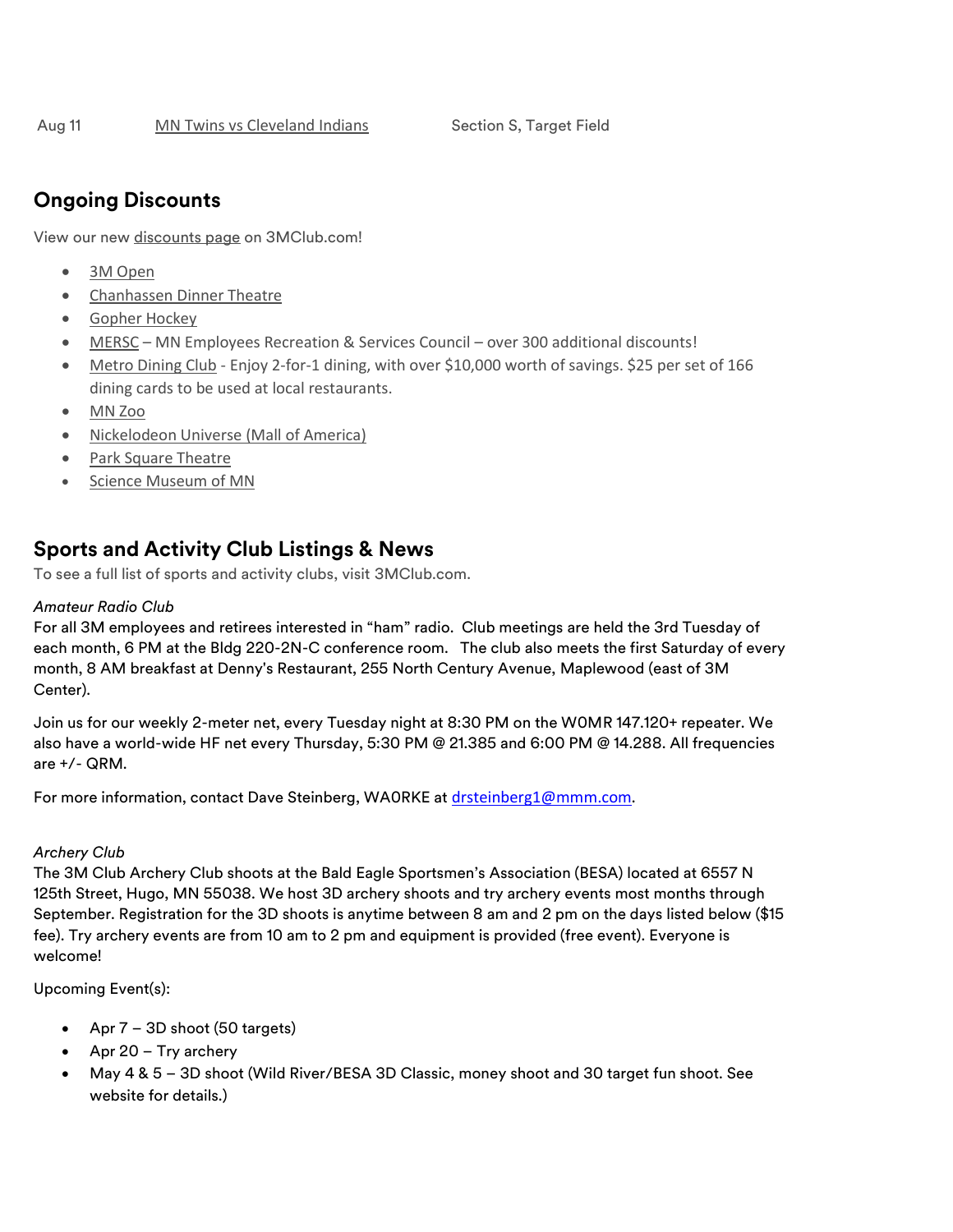- May 18 Try archery
- Jun 2 3D shoot (50 targets)
- Jun 29 Try archery
- Jul 27 Try archery
- Aug  $4 3D$  shoot (50 targets)
- Aug 31 Try archery
- Sept 1 3D shoot (Bow Hunter Challenge 40 targets)

For more information, contact Greg Rigdon (grigdon@mmm.com, 651-458-2146) or Adam Miller [\(admiller@mmm.com,](mailto:admiller@mmm.com) 651-736-0046) or visit the BES[A website.](http://www.besamn.com/archery)

# *Bicycle User Group*

Ride to work? Ride for fun? Want to ride more? Want to start? This is the place for you to become a safer, healthier, and smarter cyclist. The 3M Club Bicycle User Group offers the following activities and apparel:

- Charity bike rides
- Recreational and family bike rides
- 3M cycling apparel (discounts available to 3M Club Bicycle Club members)

For more information, visit **Bicycle User Group** or contact [Mark O'Neill](mailto:mboneill@mmm.com).

## *Bocce Ball Club*

If you thought curling in the Winter Olympics was cool, check out Bocce Ball! 3M Club Bocce Ball League is looking to recruit more members and more teams. Everyone of all ages is welcome to join. The league currently has about 50 members which make up 9 teams. Bocce league will start this year on May 9 and play every Wednesday at 6 PM until August 15, with the exception of the week of July 4. Registration is \$25/player, which covers regular season play, the tournament and end of season party. We play at Lamar Park (7025 Lamar Ave S, Cottage Grove, MN 55016). Bathrooms and concessions are available on-site. [Click here to register!](http://3mclub.com/files/3215/2037/4063/Bocce_Registration_Form_2018_Season.pdf)

For more information, visit contact Michael Kobe at [mwkobe@mmm.com](mailto:mwkobe@mmm.com) or (651) 733-6476.

## *Camera Club*

The club was established to give any one, of any photography skill-level, a chance to learn, improve and grow their skills. The Camera Club meets on the second Tuesday of each month, Sept thru May (no meetings June to Aug). The 3M | Tamarack Nature Center group meets the third Saturday of each month, year around.

## Upcoming Event(s):

- Mar 12 3M Camera Club, 7 PM, 3M Center, Building 224
- Mar 13 3M Camera Breakfast Club, 9 AM, Denny's, 225 Century Ave, Maplewood, MN
- Mar 16 Tamarack Nature Center, 10 AM Come early and bring your camera
- Mar 30 2019 Interclub Competition Awards, Mounds View High School
- Aug 11-13 The Greatest Ships of Yore See historic ships from around the world! Duluth, MN

To join or for more information, contact Mike Prokosch at mjprokosch1@comcast.net or (651) 429-6750.

*Clown Club*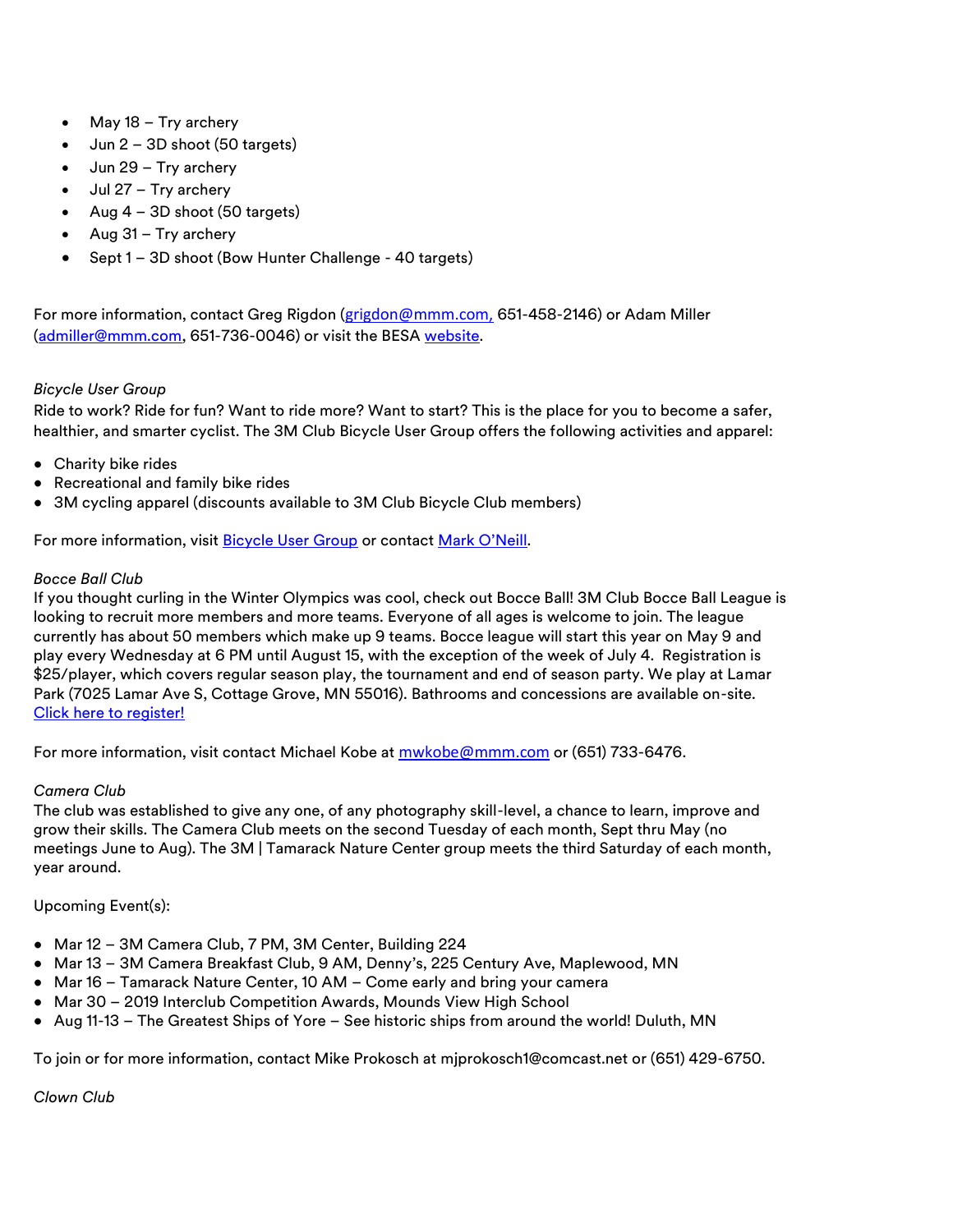The 3M Club Clown Club meets the second Wednesday of the month in the 3M Bldg 222 cafeteria from 4:45 PM to 6:30 PM. Please join us for laughs and snacks. We love to bring smiles to folks of all ages. For more information or to get a clown for your event, please call JoAnn Buhl at (651) 777-8056 or email [getaclown@comcast.net.](mailto:getaclown@comcast.net)

## *Dance Club*

Connect with other 3Mers who enjoy dancing and learn about events & classes happening in the Twin Cities area. We're looking for all types including instructors, hard core dancers, those who have always wanted to try, or those who will give into peer pressure if their cubemates go. If you're interested in joining, contact [US-3MDance@mmm.com.](mailto:US-3MDance@mmm.com) Be sure to join the community on our new [3M Dance SharePoint Site](https://skydrive3m.sharepoint.com/teams/3MDance_comm/SitePages/Community%20Home.aspx) as more events outside of 3M are being posted and discussed on our [Yammer Page!](https://www.yammer.com/mmm.com/#/threads/show?threadId=982366262&messageId=982366262)

# *Ducks Unlimited*

We are looking for some fellow 3Mer's to get involved in the 3M Club Chapter of Ducks Unlimited. Our goal is to reinvigorate this chapter and continue the longstanding tradition of conservation well into the future. We currently hold one annual banquet with aspirations to pursue additional yearly events. If you have questions or if you have any interest in volunteering your time please do not hesitate to reach out. Any and all help will be greatly appreciated.

For more information, contact Brian Leach at bileach@mmm.com or 651 736 2833.

# *Essential Oils*

The 3M Essential Oils Club invites employees who are eager to explore the possibilities of Essential Oils to gather, sample, share uses and network with fellow 3Mers. The club will meet at regular monthly intervals. The format will be inclusive and participatory; bring your oils, bring your ideas, bring your questions and bring your solutions. For more information, visit the Yammer group.

## *Gamer Club*

Enjoy video games? Does Super Mario World hold a special place in your heart even though Breath of the Wild has taken over your life? Well, the 3M Gamer Club might be for you! Come connect with other 3M gamers to swap stories, discover new games and/or find your next online co-op partner. Each month we'll get together to talk about the games we're playing, review industry trends, or play together in the 225 Game Room. Contact Colin Perkins for more information at [cperkins@mmm.com.](mailto:cperkins@mmm.com)

## *Genealogy Club*

For more information, contact Donna Bange at [dwbange1@mmm.com](mailto:dwbange1@mmm.com) or 651 733 5291.

# *Golf – Men's 9 Hole Golf League (Mornings)*

Men's 9 Hole Golf League is interested in new members who like to have fun, get some exercise and play golf. We play on Monday mornings, May through August at Oak Glen Golf Course in Stillwater. First tee time is 7:30 AM. Play alternates weekly between the front and back nines. You need not be a 3Mer to play in our league. For more information contact Bill Nelson at 651-245-0096 or Ted Testen at 651-771-8386 or email [mmm9holeretiree@yahoo.com.](mailto:mmm9holeretiree@yahoo.com)

# *Golf – Men's 9 Hole Golf League (Evenings)*

3M Club Men's 9 Hole Golf League welcomes returning and new (men or women) members. We play Monday through Wednesday evenings, end of April through the end of August, at five local golf courses: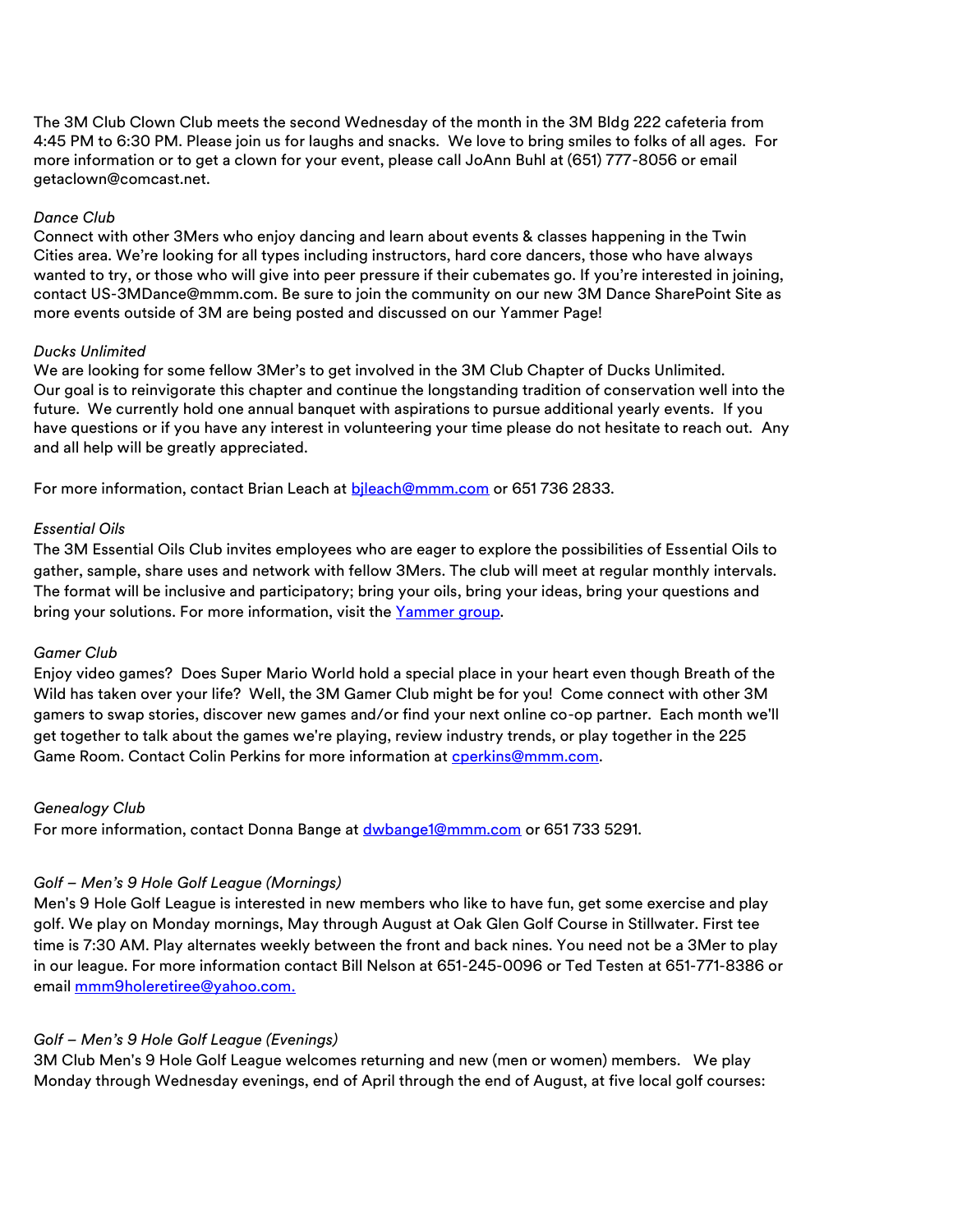- Monday at Eagle Valley (Green Fees \$25.00; Cart \$6.00)
- Tuesday at Prestwick (Green Fees \$25.00; Cart \$10.00)
- Tuesday at Oak Marsh (Green Fees \$18.50; Cart \$10.50)
- Wednesday at Manitou (Green Fees \$21.00; Cart \$10.50)
- Wednesday at Stoneridge (Green Fees \$27.00; Cart \$11.00)

Players may join and golf on one or more evenings and can specify if they would like to join with others on a team. A player will join an evening and then play that course based on a schedule that is assembled by the league secretary. Play is a combination of match and stroke play. We all know that people are busy, so there is always a healthy pool of substitute players if something arises that prohibits you from playing. All player skillsets are wonderfully welcome. For more information, please contact Joel Bradley at 651-733- 9075 or email jibradley@mmm.com.

# *Golf – Men's 18 Hole Retiree Golf League*

Golf – Men's 18 Hole Retiree Golf League is interested in new members who like to have fun, get some exercise and play golf. We play on Wednesday mornings, May through August at Oak Glen Golf Course in Stillwater. First tee time is 8:30 AM and our League Registration Fee for the season is \$30. Play alternates weekly between the front and back nines with a shotgun start. You need not be a 3Mer to play in our league. For more information contact Scott Juhl at 651-402-4080 or email at [sajuihl@comcast.net.](mailto:sajuihl@comcast.net)

# *Golf – Couple's Golf League*

Sign up now! Friday evenings beginning April 8th at Oak Glen Golf Course, Stillwater, MN. Neither person needs to be a 3Mer. \$35.00 per COUPLE league fee. You schedule your time commitment! Target to play 50% of season with opportunities to play more. For more information, contact Melissa Koskie at [mjkoskie@mmm.com](mailto:mjkoskie@mmm.com) or Trevor Shearen at [trevor.shearen@mmm.com.](mailto:trevor.shearen@mmm.com)

# *Golf – Women's Evening League*

Are you interested in having fun and improving your golf game this summer? The 3M Club Women's Evening Golf League offers league play from approximately May through August. The Monday and Thursday leagues play at Prestwick. The play each week is a handicapped nine-hole match with organized teams and we welcome golfers at all levels. This is a great opportunity to get golf on your calendar throughout the summer, while meeting some new friends. The 3M Club Women's Golf League is open to all women - current 3M employees, retirees and friends!

For more information visit our website at <https://sites.google.com/view/3mclubgolfleagues/home> or contact Jen Aamodt, Women's Evening Golf Board President at [jaamodt@mmm.com](mailto:jaamodt@mmm.com) or 651-736-5581.

## *Home Brew Club*

The Home Brew Club has monthly lunchtime meetings to cover a range of topics right here on St Paul campus. We also have a few evening and weekend events throughout the year for tastings and brewery tours. There are loaner kettles and equipment for new brewers and our friendly members are always willing to answer your questions about your brews, recipes, or equipment. In addition to "conventional" brewing knowledge we have members who are knowledgeable about mead and cider making, as well as topics like hops, sour beer blending and aging, hops growing and utilization and wild yeast ranching.

Card carrying members get 10% off of purchases at Northern Brewer or Midwest Brewing. Need your membership card? Contact Heather Myers Larson at **hmlarson@mmm.com** for your card. No fees this year for returning members! Sign up for the mailing list by emailing any HBC board member!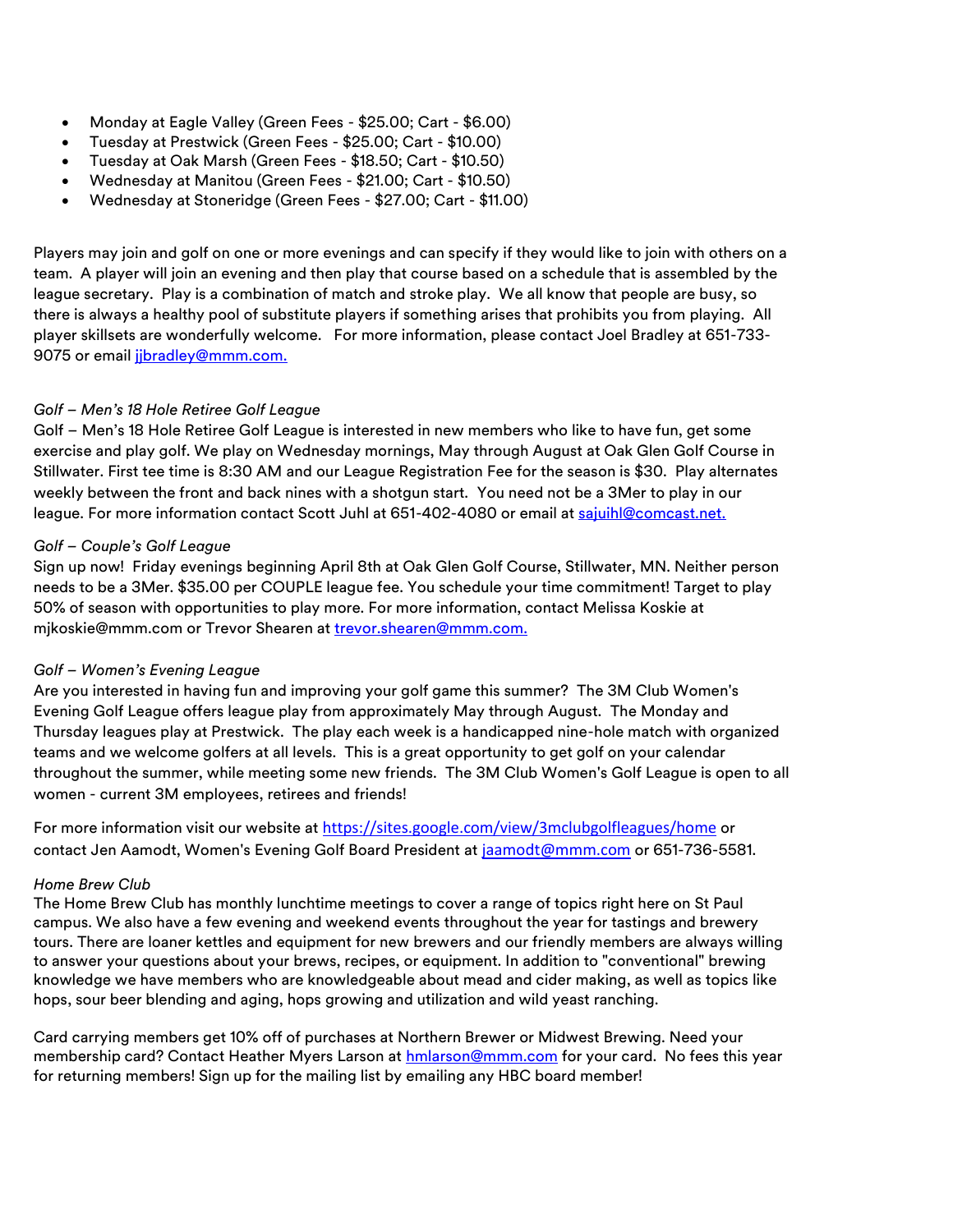If anyone is interested in helping us to plan events for 2018, please contact any board member for more information. No experience required, just a passion for homebrew. Please email Bob Nelson at [J\\_Robert\\_nelson@yahoo.com](mailto:J_Robert_nelson@yahoo.com) or any other board member if interested.

# *Home Improvement Club*

The 3M Club Home Improvement Club's upcoming seminars are listed below. Seminars are open to everyone.

# Upcoming Event(s):

- March 14, 11:30 am 12:30 pm, 225 The Forum, Square Foot and Vertical Growing: Healthy Eating from Your Own Backyard
- April 25, 11:30 am 12:30 pm, 225 The Forum, Improving Your Soil. Guest speaker from Gertens
- May 23, 11:30 am– 12:30 pm, Lawn Care, Sam Bauer (formerly with the U of M turf grass science program)

For more information, contact Sherry Holtmeyer at [sdholtmeyer@outlook.com,](mailto:sdholtmeyer@outlook.com) 651-459-0456.

# *Karate Club*

Start for free in the 3M Karate Club, any Saturday 9 AM. Contact Tom Corrigan (651) 736-6885 for more information.

# *Language Society*

Learn a new language with 3M Club Language Society! A variety of language courses are available to 3Mers and Contract Workers and classes run mid-September through May. Online registration is open and classes will begin at the end of September.

Visit our website at <https://tinyurl.com/3MLanguage> for class schedule and to register. For more information, contact Dave Yarusso at [daveyarusso@gmail.com.](mailto:daveyarusso@gmail.com)

# *Outdoor Club*

Enjoy day hikes at Bannon State Park or week long backpacking trips in the Rockies? Canoeing in the BWCA or exploring Minnesota's other natural wonders? Then 3M Outdoor Club is for you! Come join us at one of our lunch time presentations or after work happy hours to learn tips and tricks, discover new gear, and meet/swap stories with other outdoor enthusiasts. We do events regularly so there is always something new coming up.

For more information about 3M Outdoor Club or events, contact Bryan Nestingen at [bnestingen@mmm.com](mailto:bnestingen@mmm.com) or visit our [Sharepoint site](https://skydrive3m.sharepoint.com/teams/3moutdoorclub) and fill out the [Membership Form.](https://forms.office.com/Pages/ResponsePage.aspx?id=xMPK-qXiV0KvdiBcioId2-PgNSnCf6BHuuAmBl7zF95UM1JNS0FNMzdXNUlERFNBQ0U1OFBZRjU1SyQlQCN0PWcu)

# *PC Club*

PC Club is formed by and for 3M employees, retirees, and family members in an effort to keep members up to date on the personal computing field and create opportunities to purchase computers and services at discounted prices.

News and Updates: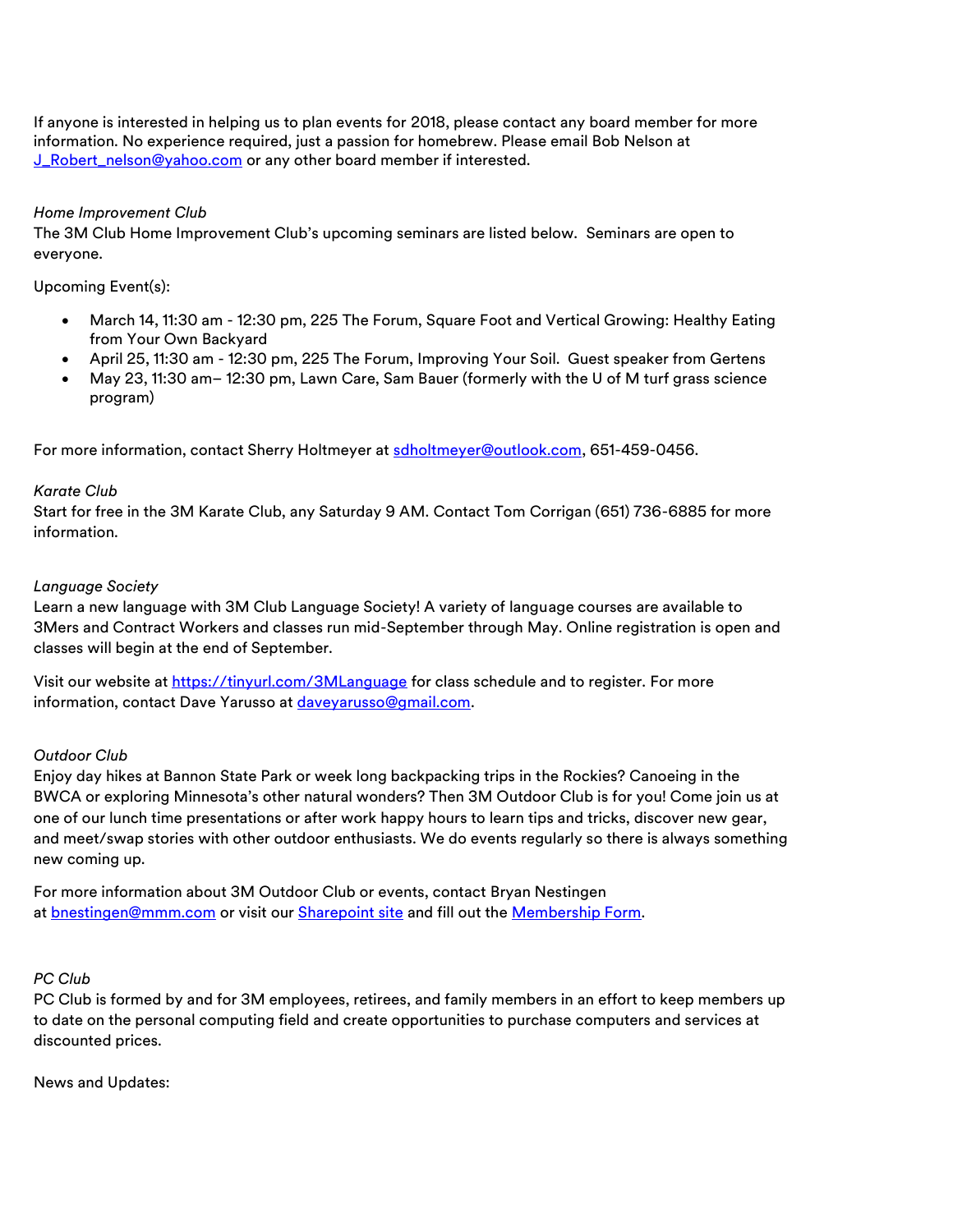The March 2019 edition of the PC Club e-Bytes is available now at [http://go.3M.com/PCClub032019eBytes](http://go.3m.com/PCClub032019eBytes)

Upcoming Event(s):

- Mac SIG (Special Interest Group) March Meeting Date: Friday, March 15 Time: 11:30 AM – 12:30 PM Location: 201 Auditorium
- Home Networking by Tom Kreuzer Date: Wednesday, Mar 20 Time: 11:30 AM - 12:30 PM Location: 275 Baltic Room
- Viruses and Security by Tom Kreuzer Date: Wednesday, Apr 17 Time: 11:30 AM - 12:30 PM Location: 275 Baltic Room

For a full listing of upcoming events, click h[ere.](https://sites.google.com/site/theminingpcc/future-meetings)

For More Information Web site - [http://go.3M.com/PCClub](http://go.3m.com/PCClub) Contact - Jim Homan, [jghoman@mmm.com,](mailto:jghoman@mmm.com) 651-736-7899

# *Quilting Club*

The 3M Quilt Club is a group of both 3Mers and non-3Mers with wide and varied skill levels from beginners to award winning quilters. We have a private Facebook page for members, do evening sew-ins, demo's, classes, have speakers and even do weekend retreats on-site! Monthly lunch meetings are typically the 4th Wednesday of month from 11:30-12:30 in Bldg. 220-2N Room B. (Ask about dates in Nov and Dec because of holidays). We encourage you to come to a meeting to see what we are all about! Annual dues are \$20, prorated for people joining in the second half of the year. To join or for more information, contact [Julie](mailto:vlsmith1@mmm.com) Ekholm at [jkekholm@mmm.com.](mailto:jkekholm@mmm.com)

# *Radio Control Model Aircraft Club*

October through March, meetings are held at the Woodbury Baptist Church on the third Thursday of every month at 7 PM. Bring show and tell. Non-members are welcome to attend.

Upcoming Event(s):

• March 21 – Monthly meeting, Woodbury Baptist Church, 7:00 PM –Please bring show and tell

For more information, visit our [website.](http://3mclubrcflyers.org/) Also, [view drone footage](https://youtu.be/oi5U_O4zgGk) from member Dale Case, featuring the recent fall event.

# *Running Club*

For more information, please contact [Aaron Hutt](mailto:ahutt@mmm.com) or [Margot Branigan,](mailto:mabranigan@mmm.com) or check our [website.](https://skydrive3m.sharepoint.com/sites/EmpInt/runclub/SitePages/Home.aspx)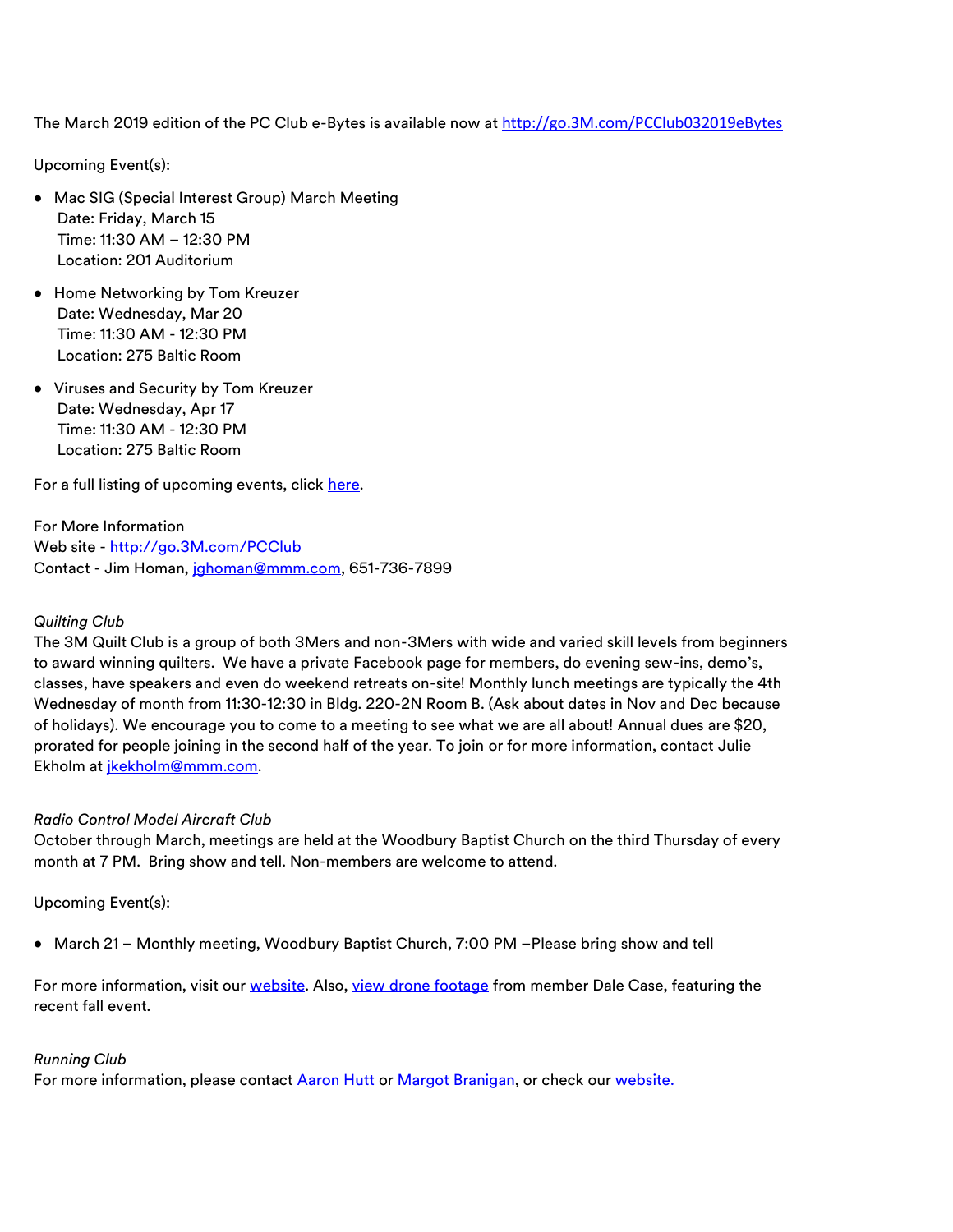# *Scrap and Stamp Club*

Scrap and Stamp Club members are interested in scrapbooking and greeting card making using rubber stamps. Participate in monthly Make & Takes (card/scrapbook page), bulk purchase, demos, etc. Members can also check out club equipment. Meetings for 2018 are held in Bldg. 270-ND233 Conf Rm, 11:30 AM – 12:15 PM on the 2nd Tuesday of the month. Visitors welcome! To join or for more information, contact [blflanaghan@mmm.com.](mailto:blflanaghan@mmm.com)

# *Ski, Snowboard and Social Club*

A long time ago a group of ski lovers started the 3M Ski club. With 100+ members, 3M employees and non-3M employees, are a very fun group of skiers and snowboarders. We have many expert skiers but also beginners and intermediate skiers, so it is very fun to go on ski trips with the ski club as there is a group for everybody to ski with. You are never alone on the slopes, there is always a ski buddy who will join you. If you love skiing or snowboarding, you are at the right spot.

Some people don't go on any trips, but they join for the socializing part. The Ski Club meets twice a month on Thursday (Thirsty Thursday) at different locations. These outings are a great opportunity to meet other skiers, talk about upcoming trips, events or just to meet some fun people.

Membership is only \$20 per person. The 3M Ski Club has a variety of other events, such as biking, kayaking, wine tasting, curling, visiting sporting events, and many others. Annually, the Ski Club usually goes on two trips out west and to one trip up north, and has some meet & ski events at local ski areas.

Our next big event is our annual membership drive and trip sign-up night on Thursday, Sept 13 at Cowboy Jack's in Woodbury (1690 Woodlane Dr, Woodbury, MN) from 6 – 9 PM.

For more information visit our website at [www.hootline.com,](http://www.hootline.com/) contact Garrett Maas a[t gmaas@mmm.com](mailto:gmaas@mmm.com) or 651-733-3897, as well as any other board member listed in the directory.

## *Softball*

Summer softball registration is now open! Get your co-workers and friends together for 9 weeks of doubleheaders and a one week playoff. Individual players are welcome and needed. Co-Rec league is Wednesday night, Men's league on Thursday night. Games played at McKnight Fields in North St. Paul. To register, visit 3Mclub.com. For more information, contact Allan Johnston at [ajohnston2@mmm.com](mailto:ajohnston2@mmm.com)

## *Speech - 3M Verbal Innovators Toastmaster Club*

Club meets weekly from 4 PM - 5 PM every Wednesday in room 275-02NE-200. Here you'll practice the art of public speaking and presenting using a proven program in a supportive learning environment.

For more information contact MaryAlice Jagler-Jankowski at [mjaglerjankowski@mmm.com.](mailto:mjaglerjankowski@mmm.com)

## *Speech - Tartan Toastmasters Club*

The Tartan Toastmasters provide a supportive and positive learning experience in which 3Mers are empowered to develop communication and leadership skills, resulting in greater self-confidence and personal growth. Weekly meetings are held on Tuesdays from 11:30-12:30 AM in 225-4S. Guests are always welcome. For more information, visit a meeting or our website at [https://162.toastmastersclubs.org.](https://162.toastmastersclubs.org/)

## *Speech - Windchimes Toastmasters Club*

Improve your communication and leadership skills. Weekly meetings are held every Tuesday from 11:30 AM